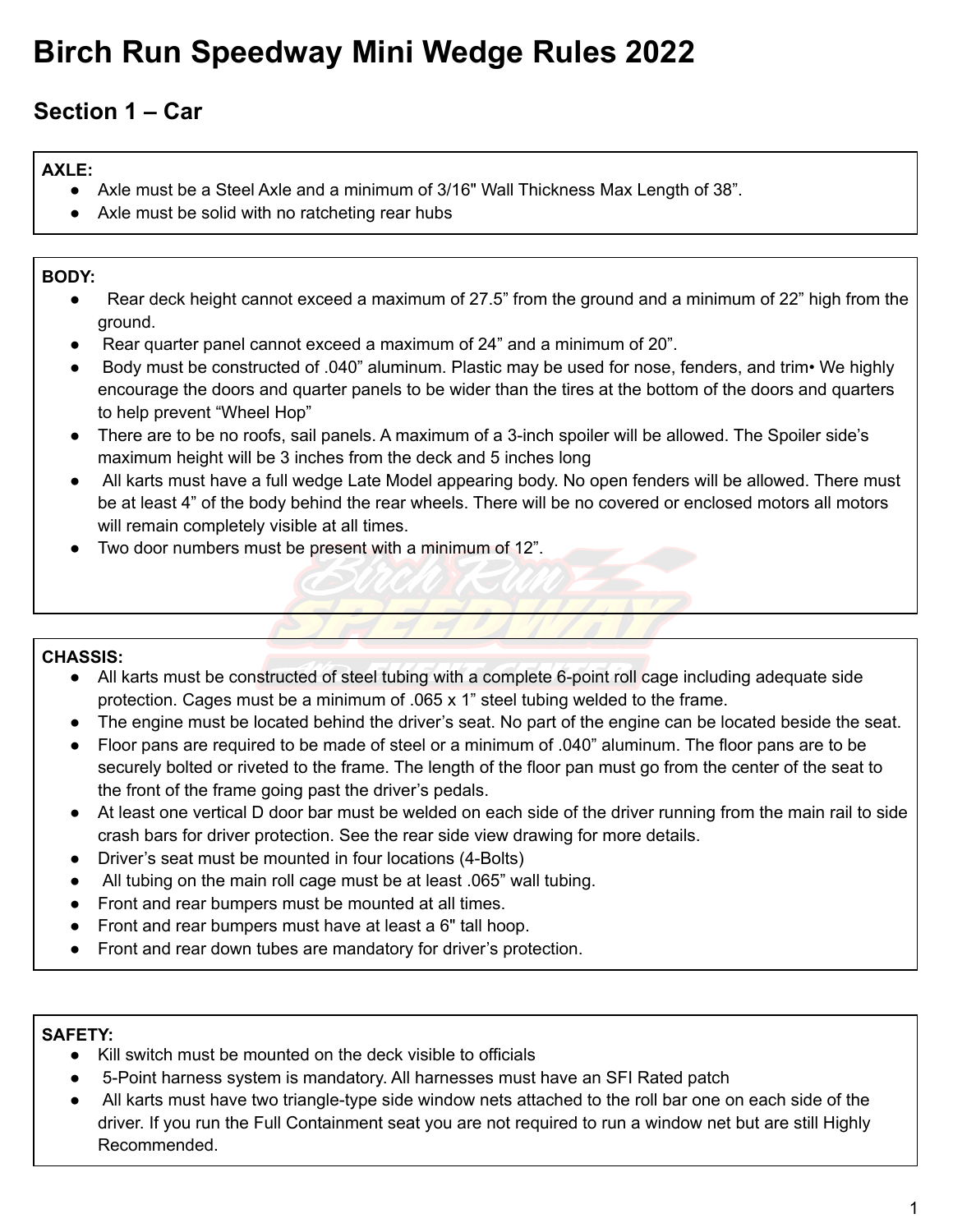#### **SUSPENSION:**

- No suspension will be allowed. This includes springs, rubbers, torsion bars, and any other type of dampening device.
- No shocks allowed

#### **TIRES: DUE TO SUPPLY CHAIN ISSUES THE TIRE RULE IS OPEN AT THIS TIME. - NO PREP- NO SOAK.**

- **●** Tires must be a Hoosier (15600 "11 inches tall" or 15500 "10-1/2 inch tall") FK Compound.
- **●** No grooving or sipping of the tires.
- No treating or soaking of tires. Tires must durometer 50, any tire that durometer is 48 or less will be deemed has treated and will result in loss of points for the event along with forfeit of any prizes to be given out.

#### **WEIGHT:**

- **●** Jr Division min 335lbs with driver
- SR Division min 375lbs with driver
- Any weight mounted on the kart must be painted white with the driver's name and number on the weight.
- Kart must weigh no less than 335 lbs. with the driver after the race. When tracks split the class by age they must split it by 5-9 and 10-14 years old. The 10-14-year-old kids must weigh-in no less than 375 lbs. with the driver after the race. (MWA Tracks can choose to weigh in before or after the race. All lead must be securely bolt/clamped to the frame, not the body or floor pan.)
- Weight must be mounted by at least a  $\frac{1}{2}$ " bolt.
- Any weight lost during an event will result of a two-week suspension.

#### **WHEELS:**

● Rim width cannot be any wider than 6-1/2" wide and must be at least 6" Tall

#### **WHEELBASE:**

**●** Wheelbase 45" – 49". The maximum track width of the outside of the tire is 45".

# **Section 2 – Engine**

#### **Engine:**

· ·

- **●** MWA 6.5 HP (212cc) OHV Predator Engine that's sealed with the MWA marks and serial number will be allowed.
- 6.5 HP (212cc) OHV Predator Engine stock
- Engine must remain stock.
- You can change the spark plug.
- You can disconnect the low oil sensor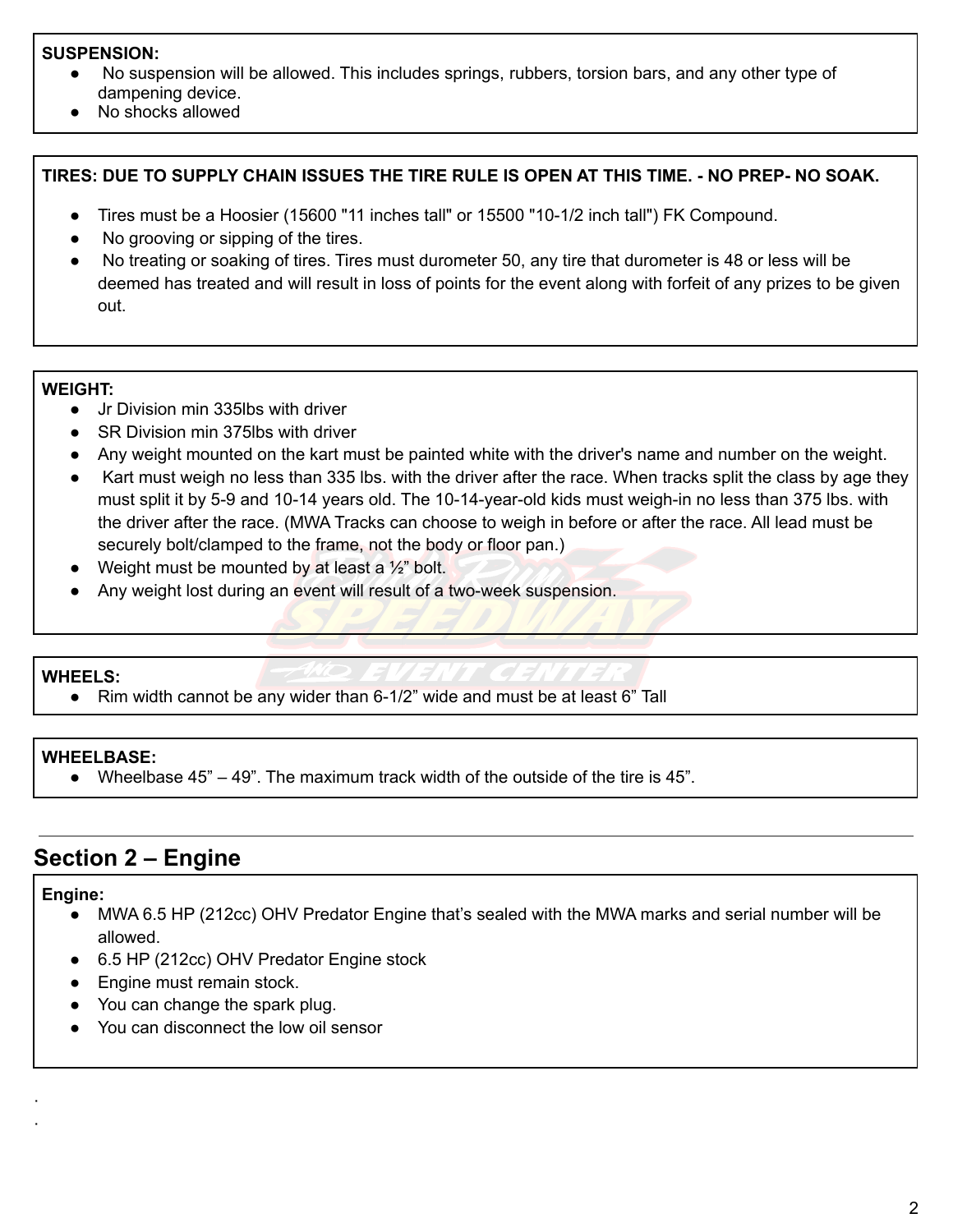#### **Clutch:**

- **●** The following 3 clutches can be ran: Noram Magnum Premier Clutch or MAX-Torque Clutch
- You can run 12, 13, or 14 tooth Clutches. (This is to help decrease our rear axle gear for more ground clearance.)

#### **Carb and Air Filter:**

- **●** You can run an aftermarket air filter.
- **●** Main Jet size max of .031
- Carburetors must remain stock with no alterations.
- No Racing Carbs
- Throttle mechanism must have 2 return springs.

#### **Exhaust:**

- **●** You cannot alter the exhaust in any way.
- **●** The cover can be altered to fit the chain guard if needed.
- **●** no taking out the spark resistor for the exhaust.

#### **Fuel:**

● Fuel allowed is regular gasoline. NO Alcohol will be allowed.

**The mission is to provide children a safe and competitive series to teach them the fundamentals, sportsmanship, and completeness needed to grow into the sport as a young adult.**

# **Section 3 – Race Rules**

#### **Race Rules:**

· All drivers must be accompanied by a parent or legal guardian. Unless you are appointed his / her legal guardian, by law, you cannot sign a release form for them. Therefore they cannot race. Any exception to this rule cannot be made by an MWA official and must be brought before the track's management or track's insurance carrier for a decision.

· All cars will be lined up according to their pill draw. Failure to draw a pill before the lineup is turned into track officials. This will result in the driver starting at the tail of the heat.

· Arguing about scoring or judgment calls will not be tolerated. Confrontations/arguments with MWA Officials, track officials, or another parent can result in a minimal suspension of 2-weeks from all MWA sanctioned tracks.

- If any crew member from your track decides to come onto the racing surface at anytime without being asked to by a race official the driver will automatically be parked for the remainder of the racing event. This includes and is not limited to arguing with any of the staff. We understand that the sport is our love but we will not tolerate this. We work hard to make all calls same and equal, please if upset walk away for a moment and calmly talk with an official at the end of the event.

· The scoring area is off-limits to drivers and anyone who is not a track staff member.

· Any parent, driver, or member of any team involved in any type of confrontation with anyone at the track will result in a suspension of driver and parent or legal guardian for at least two weeks from all MWA events.

· Age limit is 6-14 years of age. You must provide a copy of your birth certificate before your membership can be provided.